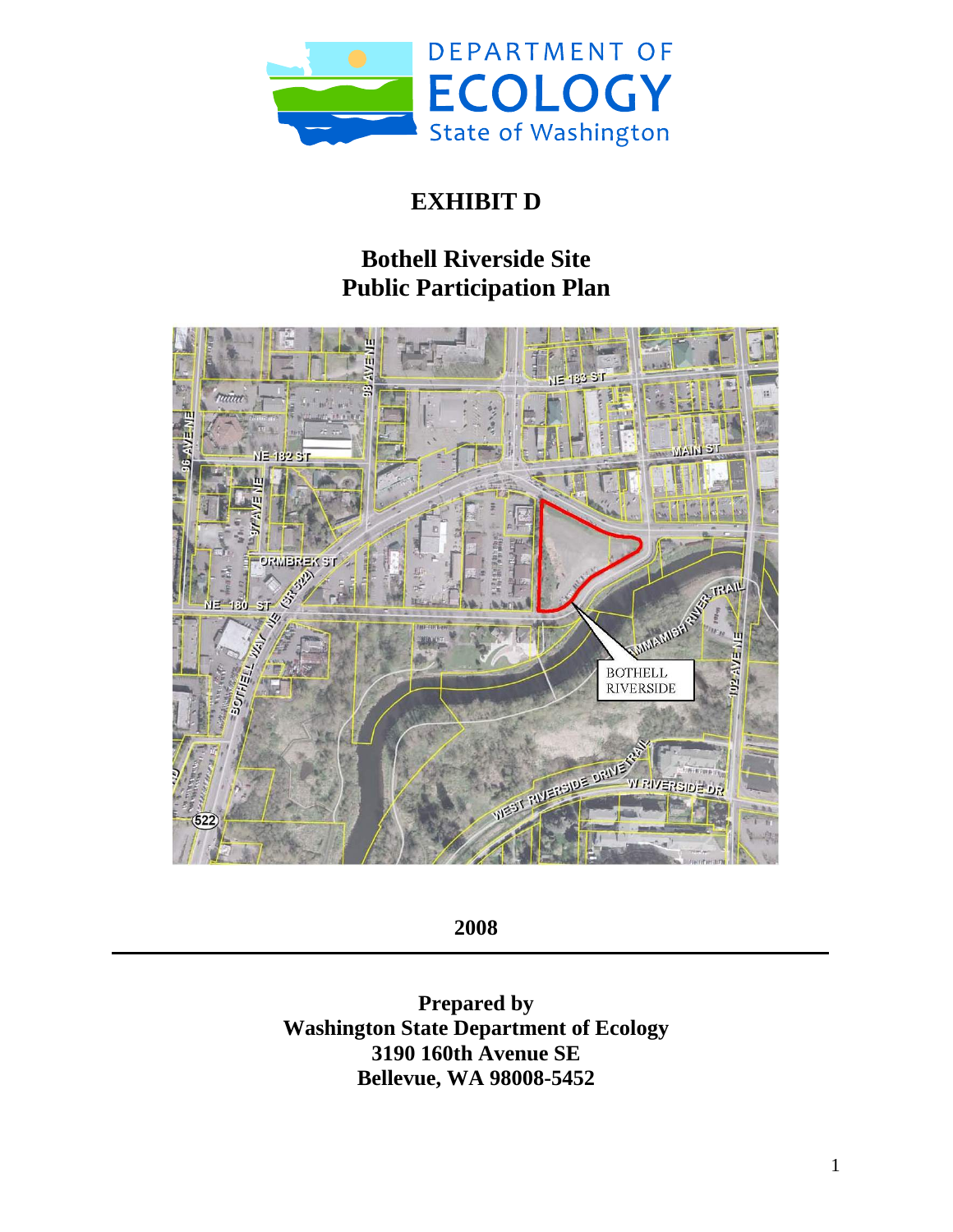#### **TABLE OF CONTENTS**

| 1.0 |                                                         |  |
|-----|---------------------------------------------------------|--|
|     |                                                         |  |
|     |                                                         |  |
|     |                                                         |  |
|     |                                                         |  |
| 2.0 |                                                         |  |
| 3.0 | PUBLIC PARTICIPATION ACTIVITIES AND RESPONSIBILITY  7   |  |
|     |                                                         |  |
|     |                                                         |  |
|     |                                                         |  |
|     |                                                         |  |
|     |                                                         |  |
|     |                                                         |  |
|     |                                                         |  |
|     |                                                         |  |
|     |                                                         |  |
| 4.0 | PUBLIC PARTICIPATION GRANTS AND TECHNICAL ASSISTANCE 12 |  |
| 5.0 |                                                         |  |
|     |                                                         |  |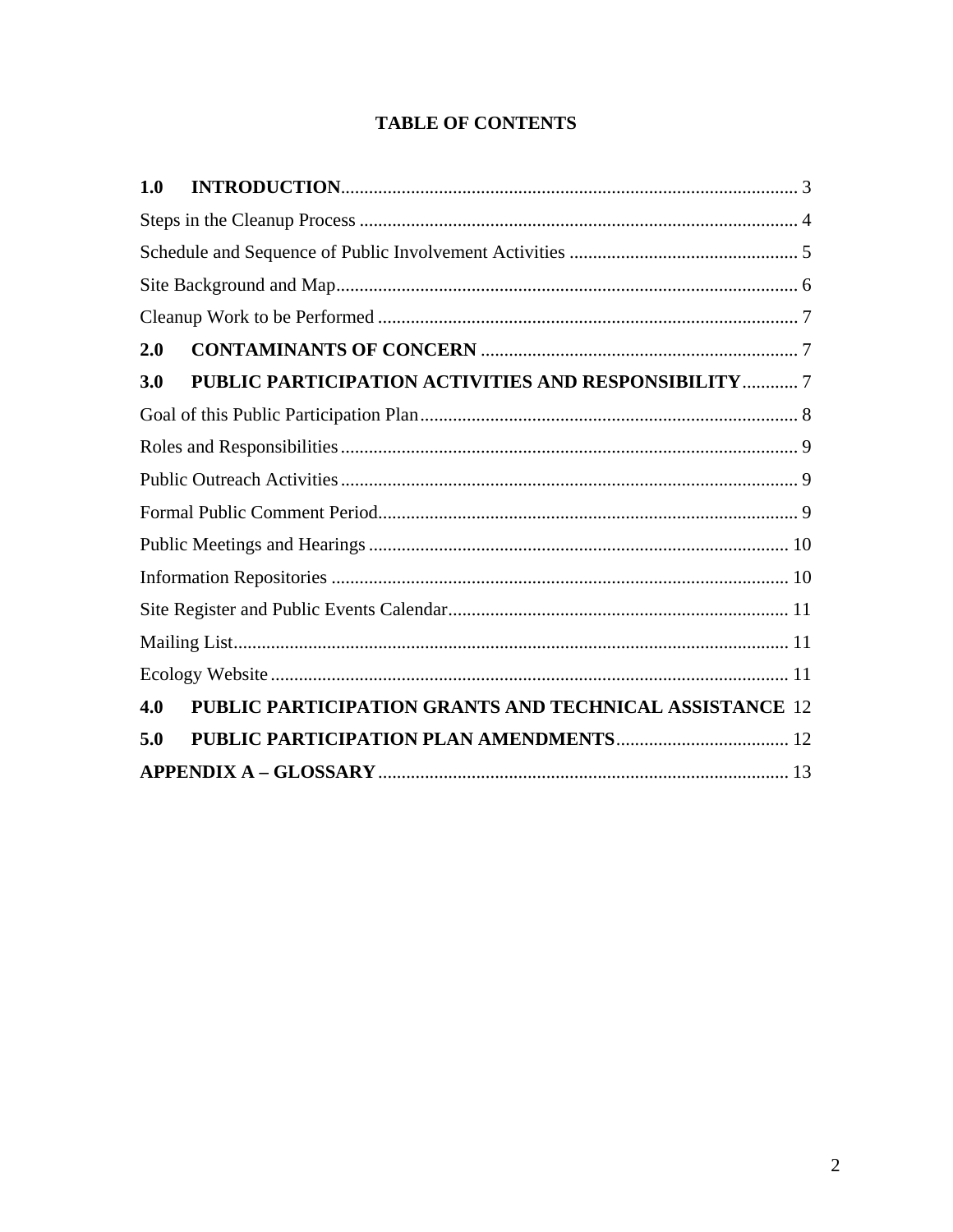### <span id="page-2-0"></span>**1.0 INTRODUCTION**

The Washington State Department of Ecology (Ecology) has developed this public participation plan pursuant to the **Model Toxics Control Act (MTCA)**, to promote meaningful community involvement prior to implementation of remedial action at the Bothell Riverside site, located at Woodinville Drive (SR 522) and NE 180th Street, Bothell, Washington (King County Tax Parcels No. 082605-9120, 082605-9284, and 082605-9031). This site is listed in Ecology's known and suspected contaminated sites list **Facility Site number** 53578168.

This plan outlines and describes the tools and approaches that Ecology uses to inform the public about site activities and identifies opportunities for the community to become involved. This plan aims at addressing potential community concerns regarding the remedial action and defines the types of public participation activities that will take place as a part of the cleanup process. It is based on Ecology's Model Toxic's Control Act (MCTA) regulations (WAC 173-340-600 Public Participation). Ecology is committed to an open dialogue with the community to ensure that interested parties receive information as well as provide input during the decision-making process.

Ecology and the city of Bothell (Bothell) have negotiated a legal agreement called an **Agreed Order** that formally describes their working relationship and outlines the scope of work. The city of Bothell will complete the remedial action outlined in the Agreed Order. The remedial action tasks at this Site are to complete the **Remedial Investigation**  (RI), to develop a **Feasibility Study** (FS), and prepare a **Draft Cleanup Action Plan**  (DCAP) for the site.

Following the completion of the draft RI/FS and draft CAP, additional public involvement activities will be scheduled. The public involvement activities will be tailored based on public comments received for this site and MTCA requirements. This will include public notification and public comment period when appropriate.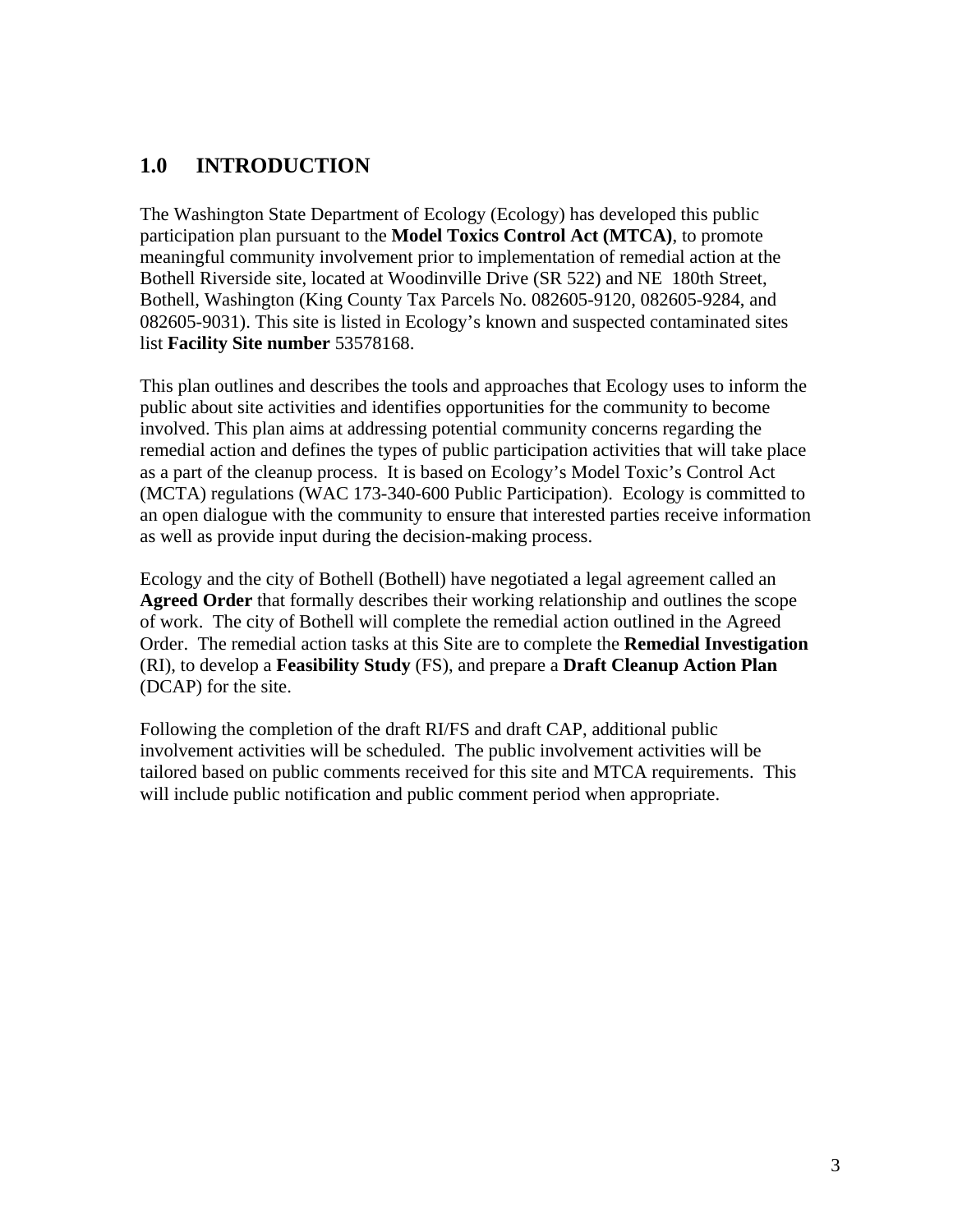#### <span id="page-3-0"></span>**Steps in the Cleanup Process**

The MTCA rules detail each step in the cleanup process to ensure that cleanups are thorough and protective of human health and the environment. The chart below defines these steps and how they apply to the project site. Legal documents such as "**Agreed Orders**" or "**Consent Decrees**" further define some of the steps and associated time frames. The cleanup process is complex. During the process, issues often arise that need more scrutiny or evaluation, and may lead to changes in the scope or timing of the project. At the same time, it is in everyone's interest to complete a cleanup as quickly as possible.

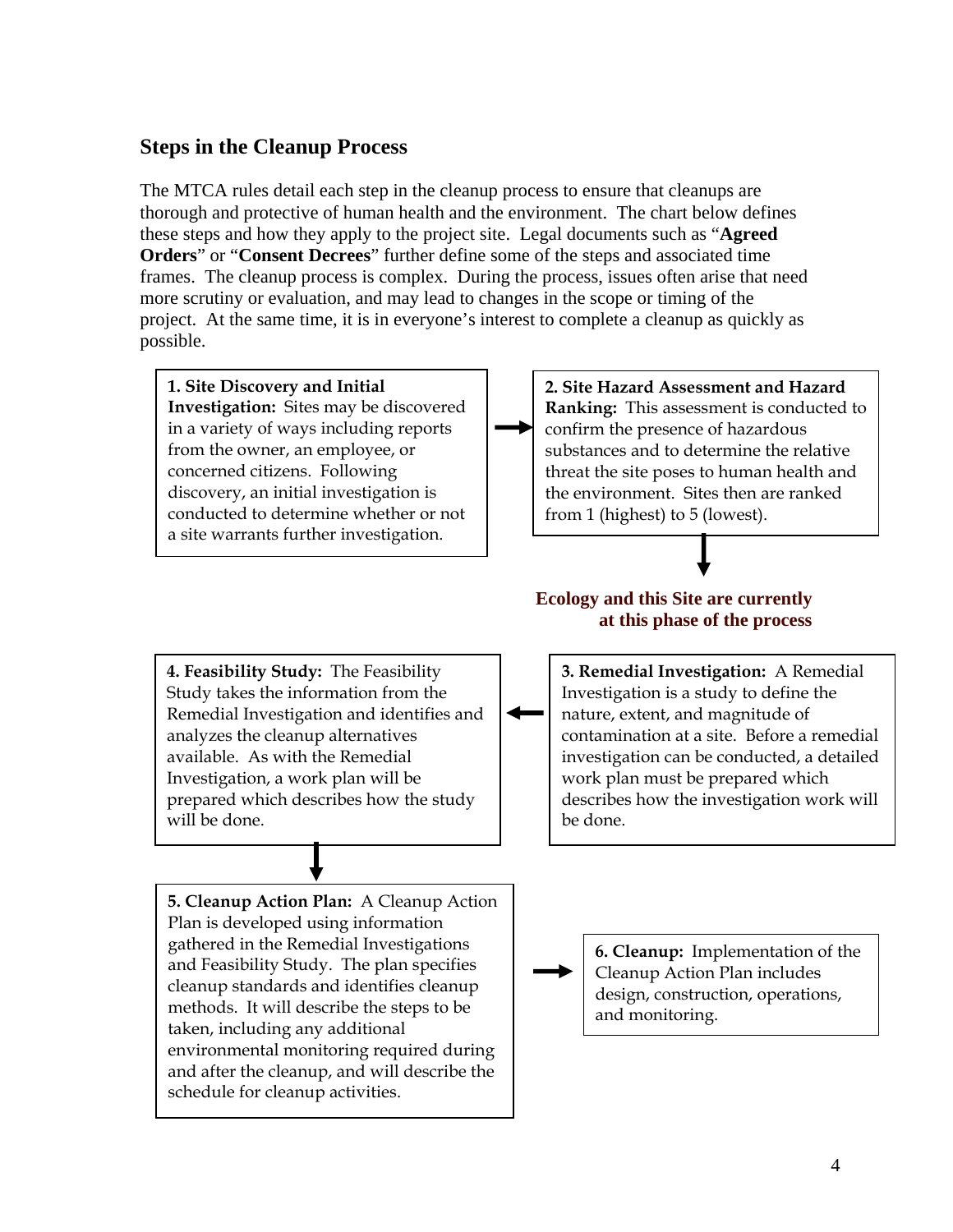<span id="page-4-0"></span>

| <b>Activity</b>                                          | <b>Public Participation/</b><br><b>Communications Activity</b>                                                                                                                                                                                                  |
|----------------------------------------------------------|-----------------------------------------------------------------------------------------------------------------------------------------------------------------------------------------------------------------------------------------------------------------|
| Agreed Order prepared for<br>public notice December 2008 | Community/interest group briefings if necessary<br>Fact sheet mailed – target week of $12/15/08$                                                                                                                                                                |
| 30 Day Public Comment Period                             | Public comment period – draft Agreed Order<br>$\bullet$<br>including Public Participation Plan (PPP) Jan. 2-<br>Feb. 2, 2009 Review and evaluate public comments<br>Prepare a responsiveness summary if necessary<br>Revise Agreed Order and PPP if recommended |
| <b>Updates/Public Notifications</b>                      | As needed.                                                                                                                                                                                                                                                      |
| 30 Day Public Comment Period                             | Fact Sheet for Draft Remedial Investigation and<br>$\bullet$<br>Draft Feasibility Study Report and Draft Cleanup<br><b>Action Plan.</b><br>Prepare a responsiveness summary if necessary<br>Revise the RI/FS and CAP if recommended.                            |

## **Schedule and Sequence of Public Involvement Activities**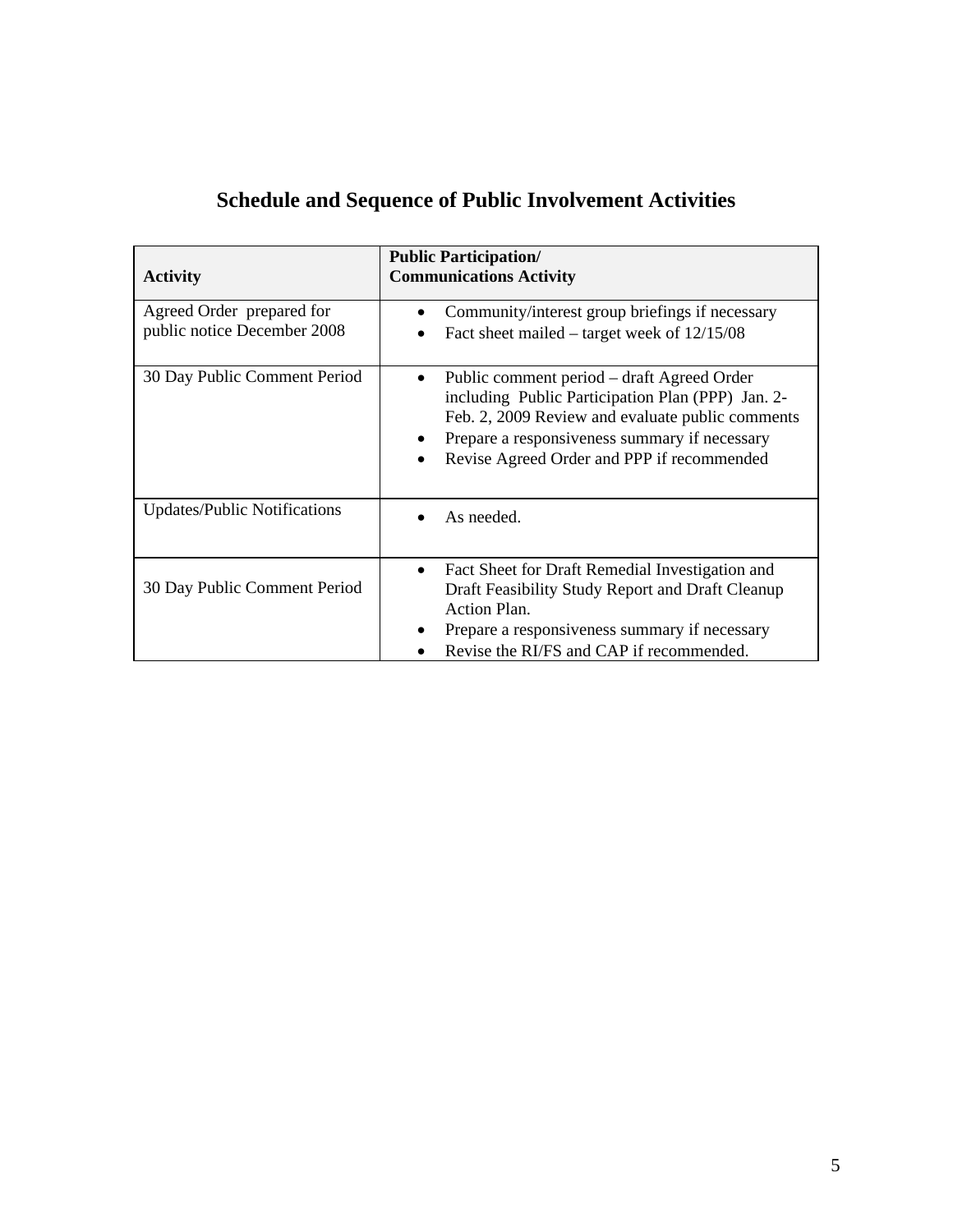### <span id="page-5-0"></span>**Site Background and Map**



The City of Bothell (Bothell) owns the property at Woodinville Drive (SR 522) and NE 180th Street, Bothell (King County Tax Parcel No. 082605-9120, 082605-9284, and 082605-9031). Bothell acquired the property from Bestern Inn in 1990. The site is currently used for parking and storage of City materials.

The site contained a former gasoline service station. Petroleum impacted soil and ground water were found on-site. Solid waste including discarded containers of motor oil, antifreeze, and transmission fluid were also found. Approximately 4,500 yards of petroleum impacted soil were excavated, treated on-site, and returned to the excavation in the early 1990s.

Based on an environmental site assessment conducted in 2008, petroleum concentrations in some of this soil may still exceed some MTCA cleanup levels. The 1991 remediation also included three months of pumping and treating ground water from the excavation, and then returning the treated water to the excavation. The 2008 environmental assessment documented the presence of petroleum contaminants in the soil as well as chlorinated solvents in the ground water at concentrations of potential regulatory concern.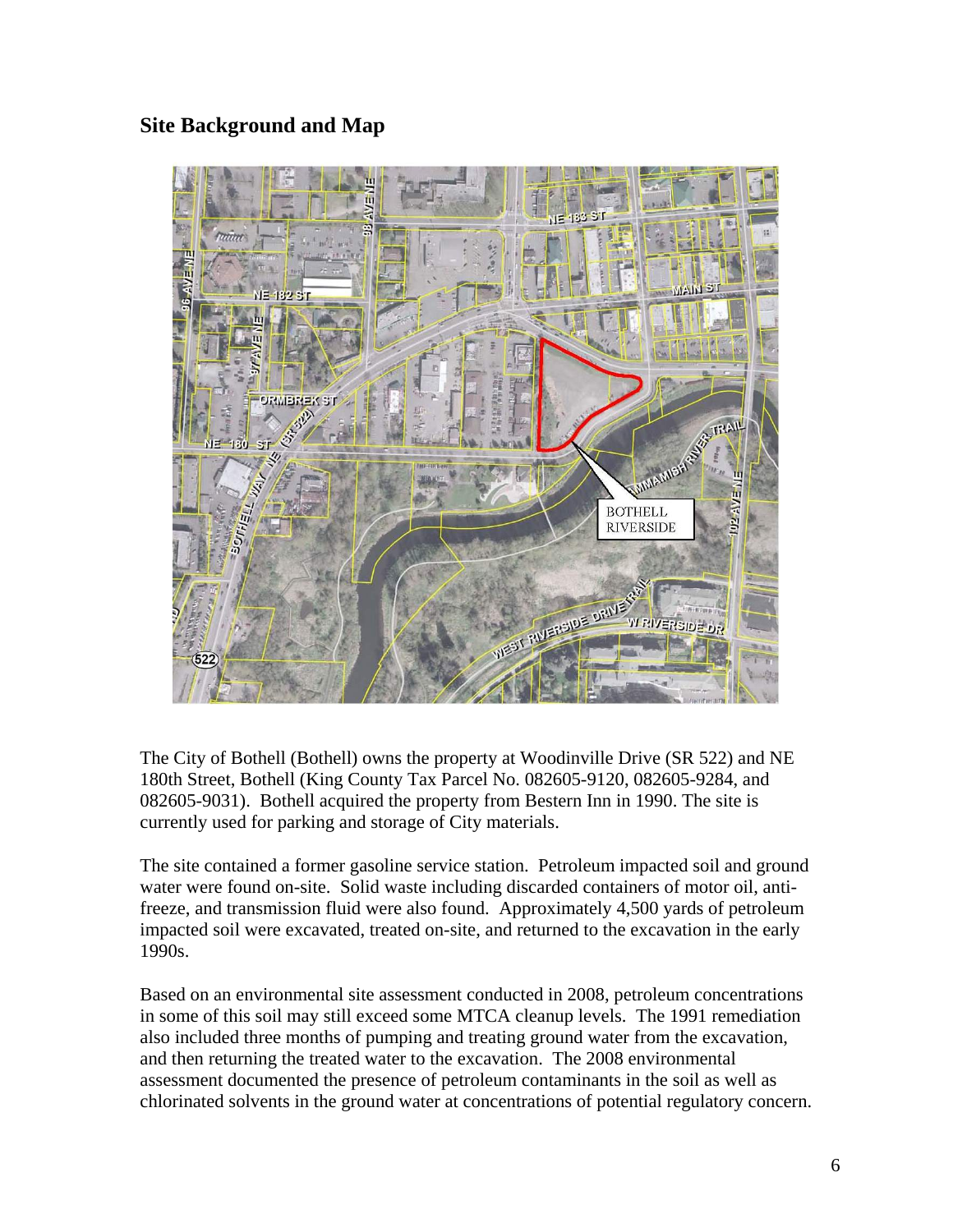#### <span id="page-6-0"></span>**Cleanup Work to be Performed**

The proposed work tasks under this Agreed Order are to prepare a work plan to complete the remedial investigation (RI) and Feasibility Study (FS) and prepare the Draft Cleanup Action Plan (DCAP). These documents will be reviewed and revised if necessary for approval by Ecology. With Ecology's approval, the next step is public review of the RI/FS report and draft DCAP. Future actions may include a new proposed legal agreement for implementing the CAP.

### **2.0 CONTAMINANTS OF CONCERN**

Petroleum hydrocarbons in soil and groundwater, and chlorinated solvents in ground water are the primary contaminants of concern at this time. The Remedial Investigation will provide additional information to identify the nature and extent of contamination at the site.

### **3.0 PUBLIC PARTICIPATION ACTIVITIES AND RESPONSIBILITY**

The purpose of this Public Participation Plan is to promote public understanding and participation in the cleanup process for this site. This section addresses how Ecology will keep the public informed about site activity and provide opportunities for being involved in the cleanup.

Ecology will continue to use a variety of tools to facilitate public participation in the planning and cleanup of this site. These tools are:

- Formal comment periods and responsiveness summaries.
- Fact sheets.
- Public meetings (if requested by 10 or more persons).
- Information repositories.
- Site register notices.
- Web tools including a web-based Events calendar.

Ecology will consider and implement constructive input provided by the community whenever possible.

Ecology urges the public to become involved in the remedial action process. Information will be provided regularly to provide many opportunities to review materials and provide comments. This plan is intended to be a flexible working document that will be updated as community concerns emerge and/or more information becomes available during the cleanup process. To arrange for a briefing with project staff, ask questions or provide comments on the plan or other aspects of the cleanup, please contact one of the persons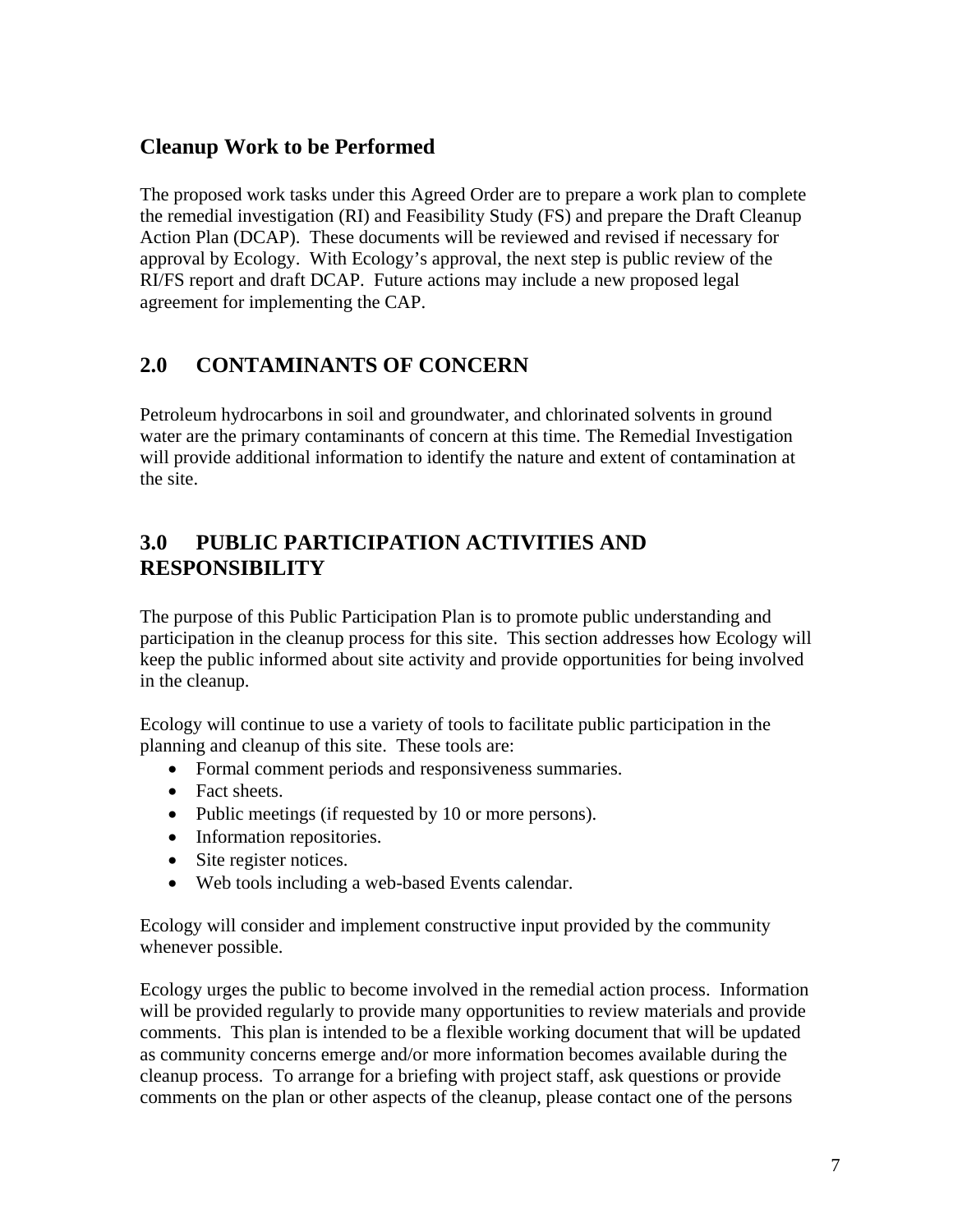<span id="page-7-0"></span>listed below. This public participation plan will be a working document as the project processes.

#### **For technical questions, please contact:**

Jerome Cruz, Site Manager Washington State Department of Ecology Toxics Cleanup Program – Northwest Regional Office  $3190$   $160$ <sup>th</sup> Ave SE Bellevue, WA 98008 Phone: 425-649-7094 E-mail: jcru[461@ecy.wa.gov](mailto:461@ecy.wa.gov)

#### **For Community Involvement questions, please contact:**

Nancy Lui, Community Outreach Washington State Department of Ecology Toxics Cleanup Program – Northwest Regional Office  $3190$   $160$ <sup>th</sup> Ave SE Bellevue, WA 98008 Phone: 425-649-7117 E-mail: [nlui461@ecy.wa.gov](mailto:nlui461@ecy.wa.gov) 

#### **For Community Involvement questions for City of Bothell, please contact:**

Joyce Goedeke - Public Information Officer City of Bothell 18305 101<sup>st</sup> Ave. NE Bothell, WA 98011 Phone: 425-486-3256 E-mail: joyce.goedeke@ci.bothell.wa.us

#### **Goal of this Public Participation Plan**

MCTA states that public participation plans are intended to encourage coordinated and effective public involvement tailored to the public's needs at a particular site. The goals of this plan are:

- To identify people and organizations with an interest or potential interest in the site.
- To promote public understanding and to identify community concerns related to the: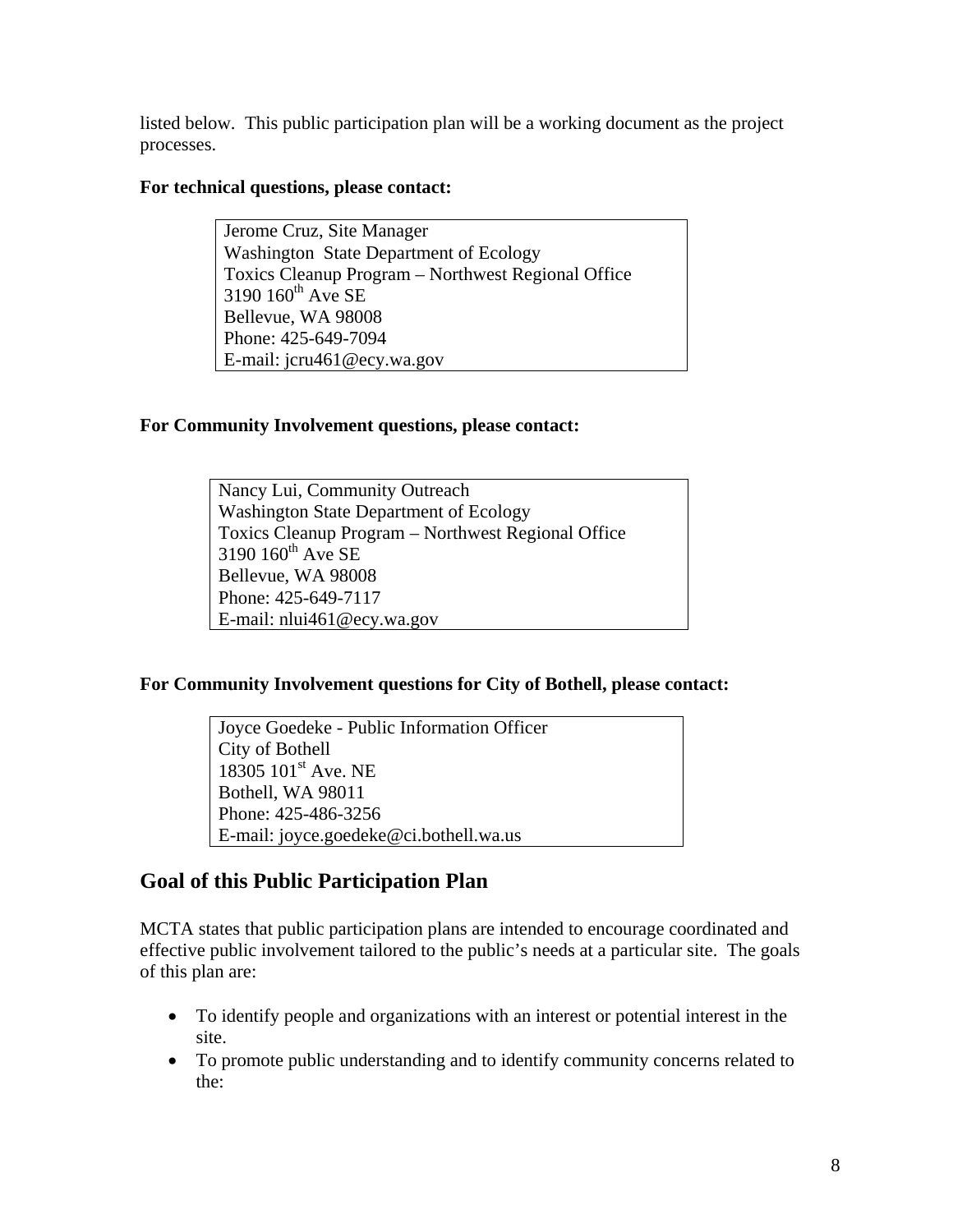- <span id="page-8-0"></span> $\triangleright$  Agreed Order
- $\triangleright$  Remedial Investigation
- $\triangleright$  Feasibility Study
- ¾ Draft Cleanup Action Plan
- To encourage interactive communication and collaboration between Ecology, the City of Bothell, and the community.
- To meet the public participation requirements under MCTA.

#### **Roles and Responsibilities**

Ecology maintains overall responsibility and approval authority for the activities outlined in this plan in accordance with MTCA requirements. Ecology conducts public comment periods as required by MTCA, which include receiving comments, making decisions, and preparing responsiveness summaries if necessary.

#### **Public Outreach Activities**

A 30-day public comment period will be scheduled for each major phase of the project. A formal public notice for each of the comment periods include the following:

- A fact sheet will be distributed to the impacted community and surrounding areas.
- A newspaper advertisement will be placed in the local area newspaper.
- A notice will be published in Ecology's Site Register and Ecology's Public Calendar.
- All public documents will be available on Ecology's website for public review.
- A public meeting will be held if 10 or more people request a meeting during the public comment period.

### **Formal Public Comment Period**

Comment periods are the primary method Ecology uses to get feedback from the public on proposed cleanup decisions, which Ecology presents as draft documents. Comment periods usually last for 30 days and are required at key points during the investigation and cleanup process before final decisions are made.

During a comment period, the public can comment in writing through letters or email. Verbal comments are taken if a public hearing is held. After a formal comment period,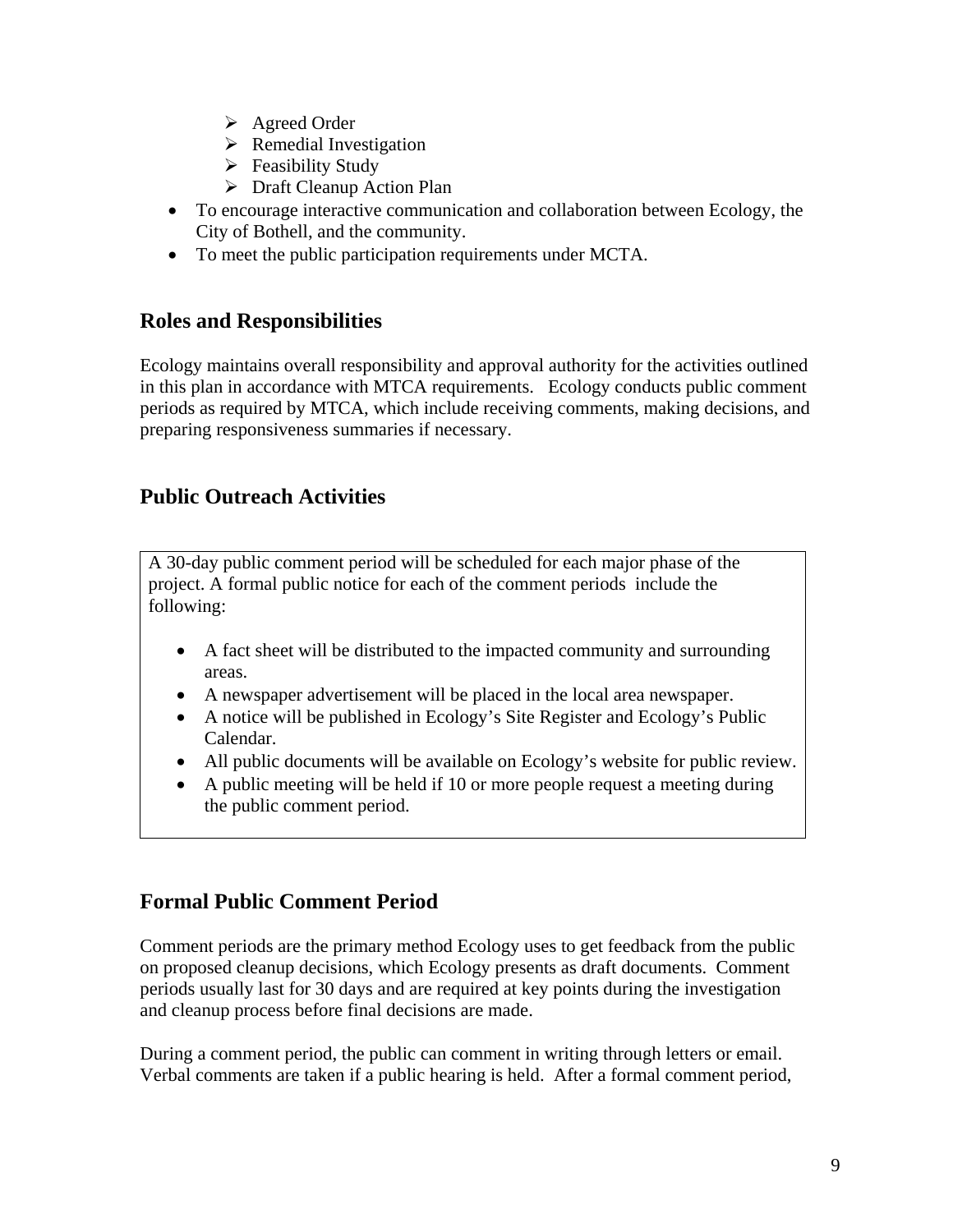<span id="page-9-0"></span>Ecology reviews all comments received and may respond in a document called a Responsiveness Summary.

During the public comment period, please send your written comments to:

Jerome Cruz, Site Manager Washington State Department of Ecology Toxics Cleanup Program – Northwest Regional Office  $3190$   $160$ <sup>th</sup> Ave SE Bellevue, WA 98008 Phone: 425-649-7094 E-mail: jcru[461@ecy.wa.gov](mailto:461@ecy.wa.gov) 

Ecology will consider the need for changes or revisions to draft documents based on input from the public comments. If significant changes are made, then a second comment period may be held. If no significant changes are made, then the draft document(s) will be finalized.

### **Public Meetings and Hearings**

Public meetings may be held at key points during the cleanup process. Ecology may also offer public meetings for actions expected to be of particular interest to the community. If ten or more people request a public meeting or hearing during the 30 day comment period, Ecology will hold a public meeting for the purpose of taking oral comments on draft documents.

### **Information Repositories**

Information repositories are convenient places where the public can go to read and review site information (see below). The information repositories are often at libraries or community sites to which the public has access. During the comment period, the site documents will be available for review at each repository that is listed below. Documents remain at the repositories for the entire duration of the project.

The entire site file is available for review at Ecology's Northwest Regional Office by appointment. For special accommodations or translation assistance, please contact Nancy Lui at nlui461@ecy.wa.gov or at 425-649-4259 (TDD) and please indicate you would like assistance with the "Bothell Riverside" site.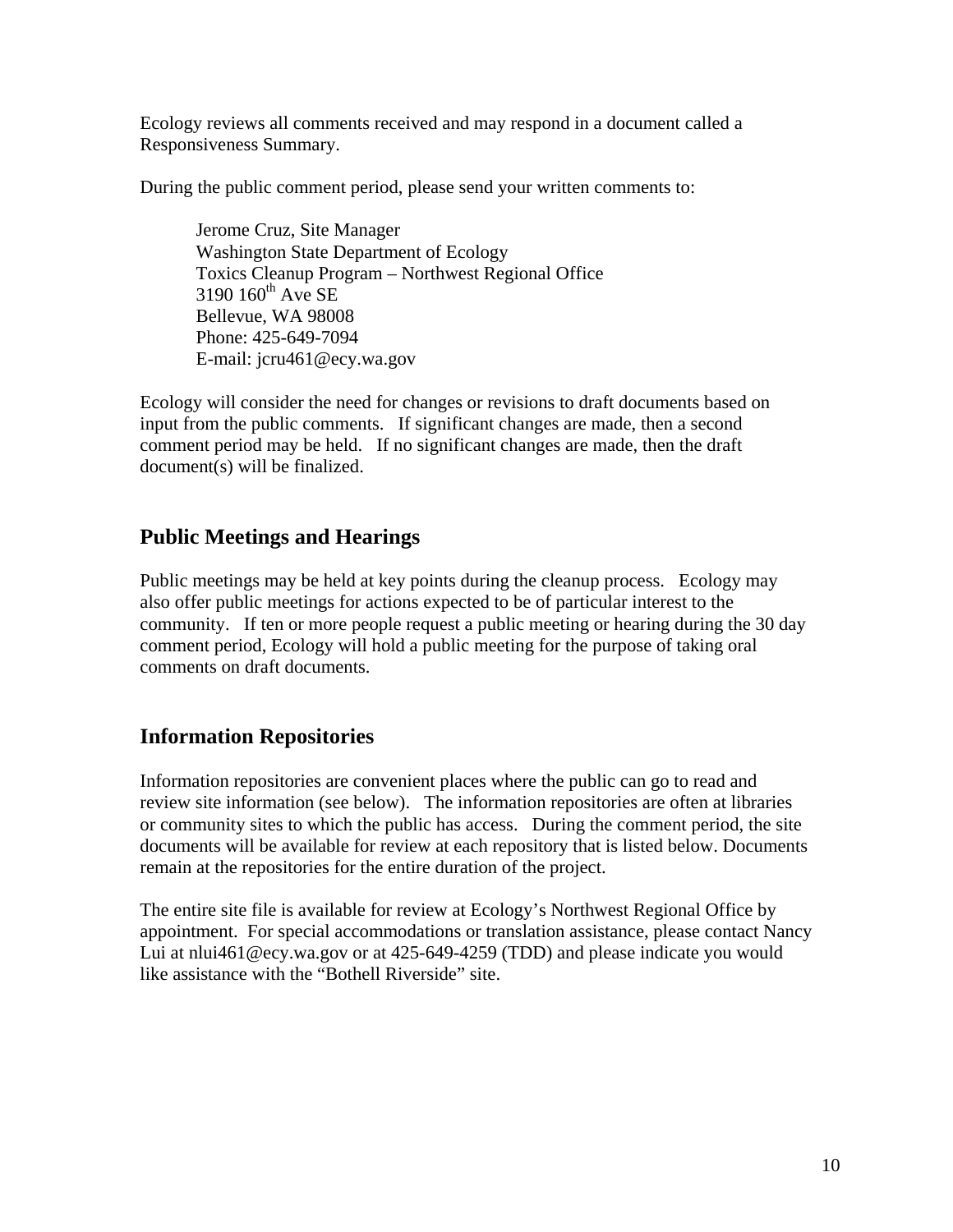<span id="page-10-0"></span>The information repositories will be located at:

#### **Bothell City Hall**

18305  $101^{\text{st}}$  Ave. NE Bothell, WA 98011 Monday- Friday 8 am- 5pm

#### **King County Bothell Regional Library**

18215 98th Ave. NE Bothell, WA 98011 Monday-Thursday 10 am-9 pm Friday 10 am-6 pm Saturday 10 am-5 pm Sunday Noon-8 pm

#### **Washington State Department of Ecology**

3190 160th Ave. S.E. Bellevue, WA 98008 Call for an appointment: Sally Perkins 425-649-7190 425-649-4450 FAX E-mail: sper461@ecy.wa.gov Hours: Tuesday – Thursday, 8 am–Noon and 1–4:30 pm

#### **Site Register and Public Events Calendar**

Ecology's Toxics Cleanup Program uses its bimonthly Site Register and web-based Public Involvement Calendar to announce all of its public meetings and comment periods as well as additional site activities. To receive the Site Register in electronic or hard copy format, contact Linda Thompson at 360-407-6069 or by email at [ltho461@ecy.wa.gov](mailto:ltho461@ecy.wa.gov). The Public Involvement Calendar is available on Ecology's website at http://apps.ecy.wa.gov/pubcalendar/calendar.asp

#### **Mailing List**

Ecology has compiled and maintains a list of interested parties, organizations and residents living near the cleanup site. This list will be used to disseminate information via mail (fact sheets, site updates, public notices, etc.). If you are not on the mailing list for this site and wish to be added, please contact Nancy Lui at [nlui461@ecy.wa.gov](mailto:nlui461@ecy.wa.gov) or at 425-649-7117. In the subject line, please indicate "Bothell Riverside Site" mailing list.

#### **Ecology Website**

Information on the cleanup is available online at Ecology's Website: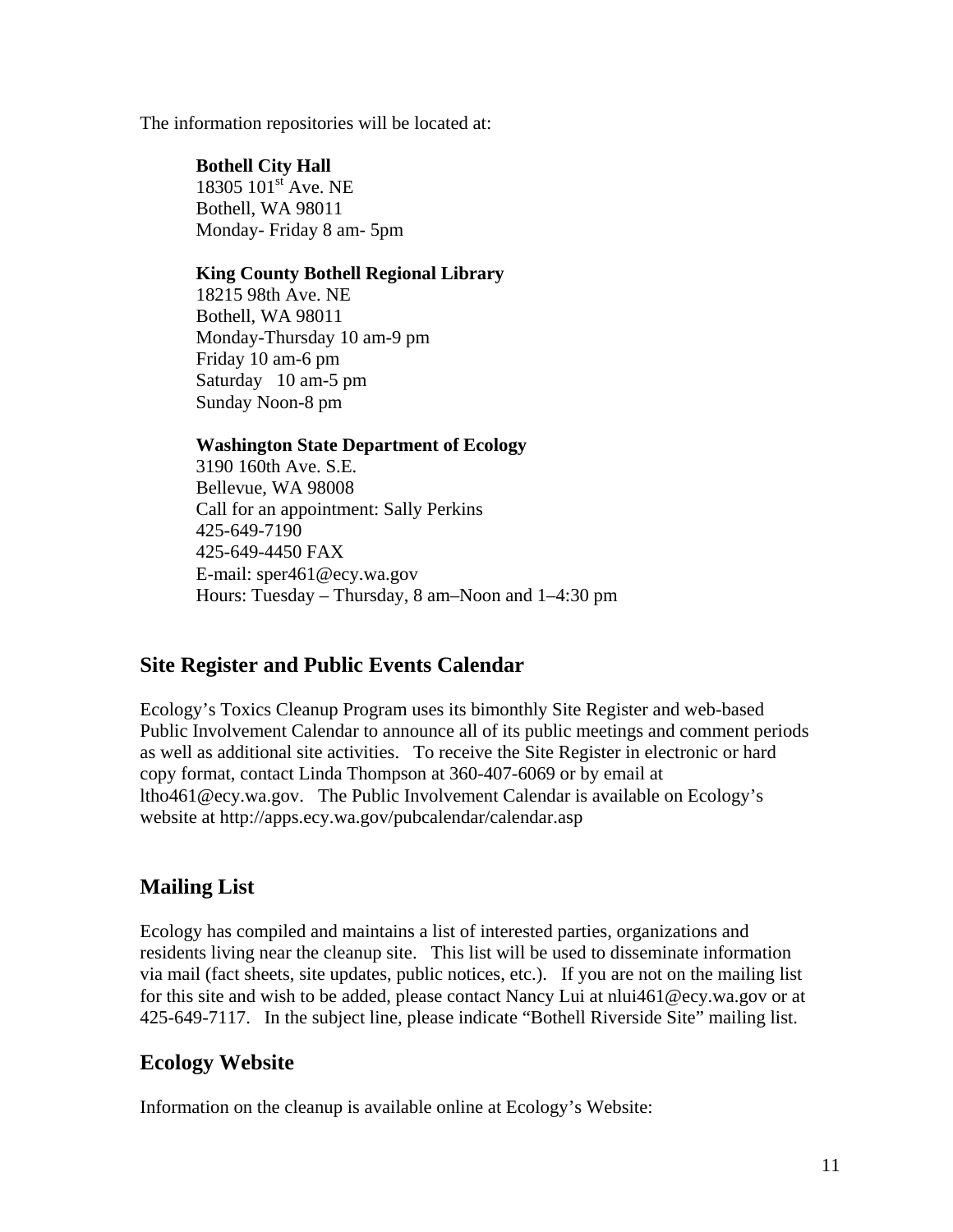<span id="page-11-0"></span>http://www.ecy.wa.gov/programs/tcp/sites/bothellRiv/bothellRiv\_hp.html

### **4.0 PUBLIC PARTICIPATION GRANTS AND TECHNICAL ASSISTANCE**

Additionally, citizen groups living near contaminated sites may apply for public participation grants during open application periods. These grants help citizens receive technical assistance in understanding the cleanup process and create additional avenues for public participation.

**NOTE:** Ecology currently does not have a citizen technical advisor for providing technical assistance to citizens on issues related to the investigation and cleanup of the Site.

## **5.0 PUBLIC PARTICIPATION PLAN AMENDMENTS**

The Plan was developed by Ecology and complies with the MCTA regulations (Chapter 173-340 WAC). It will be reviewed as cleanup progresses and may be amended if necessary. Amendments may be submitted to Ecology's site manager, Jerome Cruz, for review and consideration. Ecology will determine final approval of the Plan as well as any amendments.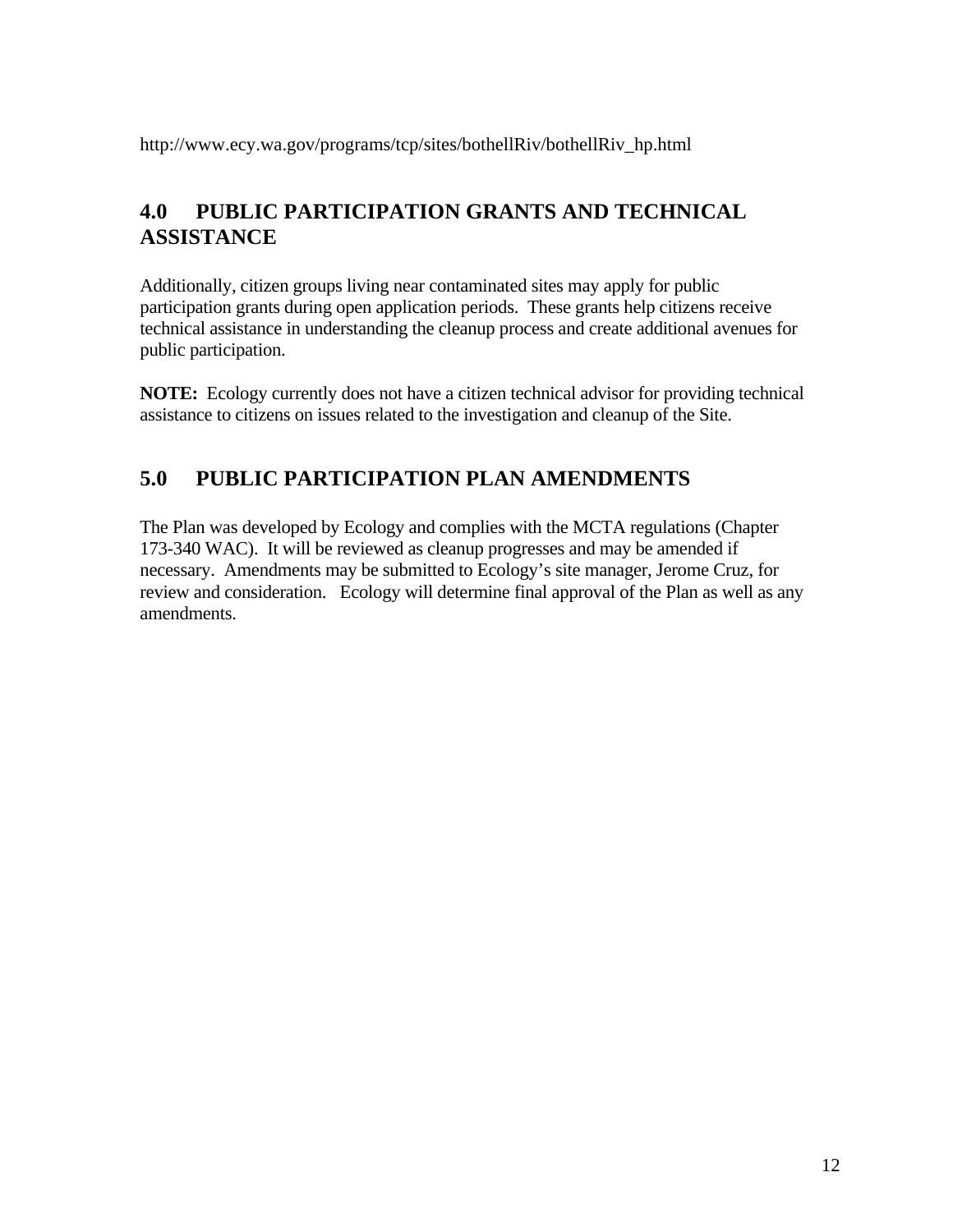### <span id="page-12-0"></span>**APPENDIX A – GLOSSARY**

**Cleanup**: The implementation of a cleanup action, or interim action.

**Cleanup Action:** Any remedial action, except interim actions, taken at a site to eliminate, render less toxic, stabilize, contain, immobilize, isolate, treat, destroy, or remove a hazardous substance that complies with WAC 173-340-350 through 173-340- 390.

**Chemicals of Concern (COCs):** Hazardous substances that are of particular concern at this site.

**Comment Period:** A time period during which the public can review and comment on various documents and proposed actions. For example, a comment period may be provided to allow community members to review and comment on proposed cleanup action alternatives and proposed plans.

**Consent Decree:** A legal document approved and issued by a court which formalizes an agreement reached between the state and potentially liable persons (PLPs) on the actions needed at a site. A decree is subject to public comment. If a decree is substantially changed, an additional comment period is provided.

**Containment**: A container, vessel, barrier, or structure, whether natural or constructed, which confines a hazardous substance within a defined boundary and prevents or minimizes its release into the environment.

**Contaminant**: Any hazardous substance that does not occur naturally or occurs at greater than natural background levels.

**Environment:** Any plant, animal, natural resource, surface water (including underlying sediments), ground water, drinking water supply, land surface (including tidelands and shorelands) or subsurface strata, or ambient air within the state of Washington.

**Facility:** Any building, structure, installation, equipment, pipe or pipeline (including any pipe into a sewer or publicly-owned treatment works), well, pit, pond, lagoon, impoundment, ditch, landfill, storage container, motor vehicle, rolling stock, vessel, or aircraft; or any site or area where a hazardous substance, other than a consumer product in consumer use, has been deposited, stored, disposed or, placed, or otherwise come to be located.

**Facility Site ID #:** Site specific number assigned by Ecology for the Ecology known and suspected contaminated sites database.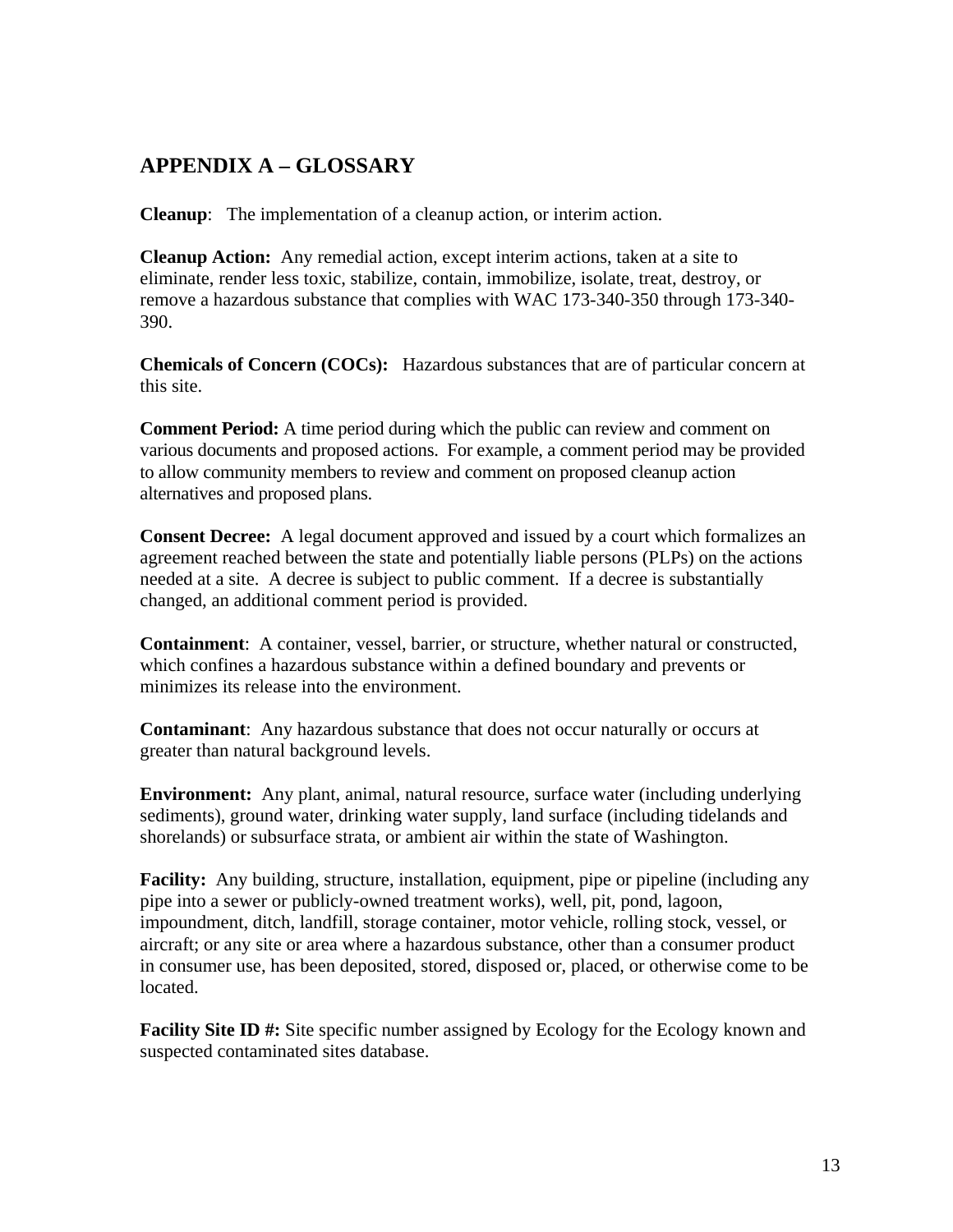**Feasibility Study:** The Feasibility Study takes the information from the Remedial Investigation and identifies and analyzes the cleanup alternatives available. As with the Remedial Investigation, a workplan will be prepared which describes how the study will be done.

**Interim Action**: Any remedial action that partially addresses the cleanup of a site. It is an action that is technically necessary to reduce a threat to human health or the environment by eliminating or substantially reducing one or more pathways for exposure to a hazardous substance at a facility; an action that corrects a problem that may become substantially worse or cost substantially more to address if the action is delayed; an action needed to provide for completion of a site hazard assessment, state remedial investigation/feasibility study, or design of a cleanup action.

**Model Toxics Control Act (MTCA)**: Refers to RCW 70.105D approved by voters in the state of Washington in November 1988. The implementing regulation is WAC 173- 340 and was amended in 2001.

**Public Notice**: At a minimum, adequate notice mailed to all persons who have made a timely request to Ecology and notice to persons residing in the potentially affected vicinity of the proposed action; mailed to appropriate news media; published in the local (city or county) newspaper of largest circulation; and the opportunity for interested persons to comment.

**Public Participation Plan**: A plan prepared under the authority of WAC 173-340-600 to encourage coordinated and effective public involvement tailored to the public's needs at a particular site.

**Remedial Investigation:** A Remedial Investigation is a study to define the nature, extent, and magnitude of contamination at a site. Before a remedial investigation can be conducted, a detailed workplan must be prepared which describes how the investigation work will be done.

**Responsiveness Summary:** A compilation of all questions and comments into a document open for public comment and their respective answers/replies by Ecology. The responsiveness summary is mailed, at a minimum, to those who provided comments, and its availability is published in the Site Register.

**Site Discovery and Initial Investigation:** Sites may be discovered in a variety of ways including reports from the owner, and employee, or concerned citizens. Following discovery, an initial investigation is conducted to determine whether or not a site warrants further investigation.

**Site Hazard Assessment and Hazard Ranking:** This assessment is conducted to confirm the presence of hazardous substances and to determine the relative threat the site poses to human health and the environment. Sites then are ranked from 1 (highest) to 5 (lowest).